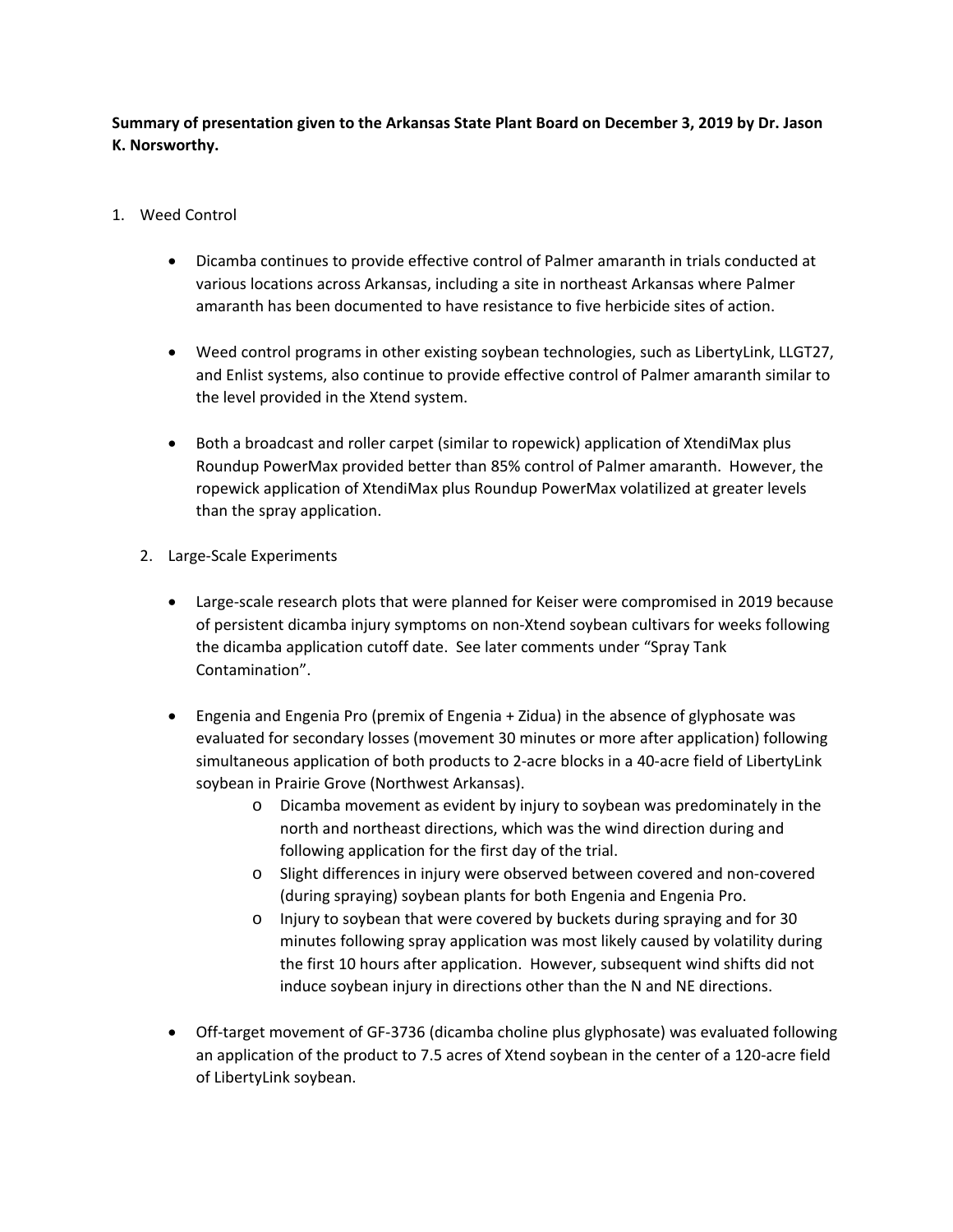- o Physical drift appeared to be the major cause of off‐target movement because there was substantially more injury to non‐covered plants compared to those covered by buckets during and after application for 30 minutes. Volatility and movement of dicamba in water are believed to be minor contributors to the observed injury.
- o Abnormally cooler than normal temperatures occurred on July 23, the day of treatment, as well as subsequent days. Future efforts need to focus on evaluating volatility of the herbicide under higher temperatures and comparison needs to be made to a commercially available dicamba formulation for Xtend crops.

## 3. Low Tunnel Trials

- Engenia and Engenia Pro evaluation with and without Roundup PowerMax (glyphosate)
	- o The concentration of dicamba measured in air samplers following applications of Engenia and Engenia Pro were statistically similar and the addition of glyphosate to Engenia and Engenia Pro led to increased detection of dicamba in air samples.
	- o Soybean injury from Engenia and Engenia Pro treatments were statistically comparable.
	- o Based on the low tunnel trial conducted on Engenia Pro as well as the large‐ scale trial, Engenia Pro behaves similar to Engenia.
- Dicamba detection in air samples and injury to soybean was greatest when XtendiMax was applied with a full rate of ammonium sulfate (AMS). Residues of AMS in the spray tank (1/500X rate of AMS) did not further increase volatility of XtendiMax over the XtendiMax applied alone based on dicamba detection and injury to soybean. Based on these results, typical residue levels of AMS in a spray tank would not contribute to increased volatilization of XtendiMax.
- Potassium borate has 3X the scavenging potential of H+ ions than potassium acetate (VaporGrip) on a mole per mole basis. The addition of potassium borate to DGA dicamba resulted in lower volatility than DGA dicamba alone or DGA dicamba with VaporGrip (XtendiMax) when all treatments were mixed with Roundup PowerMax. These findings over two experimental runs indicated that potassium borate is superior to potassium acetate (VaporGrip) in reducing dicamba volatility. In addition to greater H+ scavenging potential, the reduced volatility with potassium borate is attributed to its better buffering capacity. Additionally, XtendiMax or Engenia mixed with potassium borate supplied a comparable level of Palmer amaranth control similar to XtendiMax or Engenia alone.

## 4. Spray Solution pH

 In a document entitled, "Understanding Spray Solution pH with XtendiMax with VaporGrip Technology" Dr. Ty Witten of Legacy Monsanto discussed the impact of glyphosate addition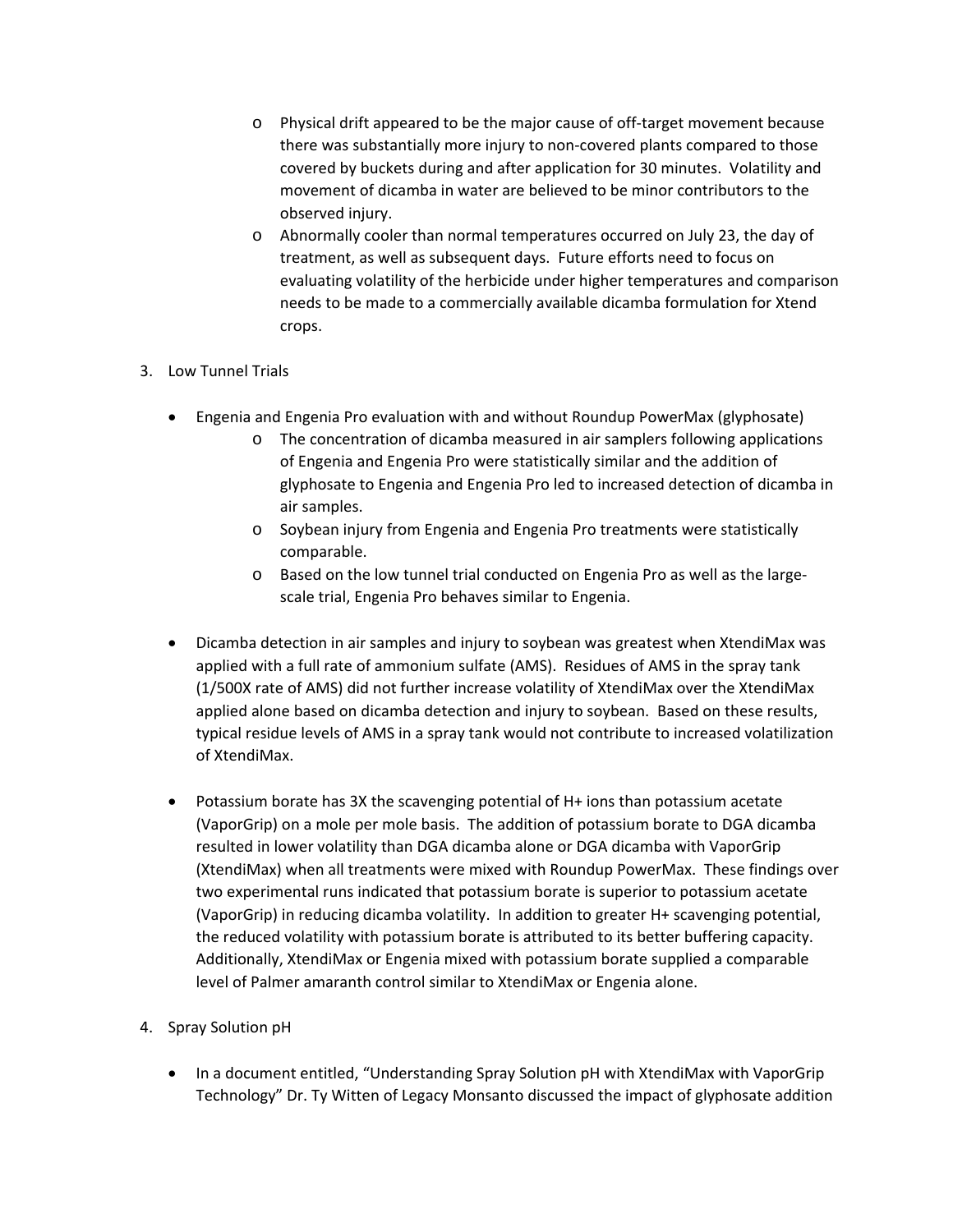to pH of spray solutions containing dicamba. Drs. Mueller and Steckel from the University of Tennessee conducted research examining Roundup PowerMax addition to a spray solution of Engenia and Xtendix averaged across 12 water sources. Drs. Mueller and Steckel concluded that they were unable to replicate the results reported by Dr. Witten, specifically his claim that the addition of Roundup PowerMax only reduces spray solution pH by 0.2 to 0.3 units (Mueller and Steckel 2019b). Instead they found that the pH is reduced by 1.0 to 2.1 units with the addition of Roundup PowerMax.

- pH of water sources for spraying in Arkansas ranged from 5.9 to 8.8 across 40 samples. Most of the water samples had a pH of approximately 7.
- The addition of potassium borate to spray solutions containing a 0.25 and 0.5X rate of Engenia or XtendiMax increased the pH to more than 9.0 when the initial pH of the water source was 7.31.
- 5. Spray Tank Contamination
	- Claims of tank contamination of spray equipment at the Northeast Research and Extension Center were addressed during the presentation. Less than 10 acres of Xtend soybean were planted for volatility research or weed control evaluations on the station in 2019. The fact that uniform dicamba damage was observed on every non‐Xtend soybean on the station, regardless of growth stage (V2 to R4), was a good indication that tank contamination did not occur. With there being more than 400 acres of soybean on the station and based on the size of the spray tank on the commercial sprayer, more than 14 full loads of spray, with each being equally contaminated, would be needed to induce uniform symptoms over the entire station. Furthermore, portions of research station where non‐Xtend soybean were grown was never sprayed with the commercial sprayer, yet symptomology was observed on these soybean plants. Additionally, photos of oak trees and a sycamore exhibiting dicamba-like symptoms was further evidence that tank contamination was not the cause of landscape damage on and around the station. Based on station records and conversations with the station director and farm manager, the Board can be assured that no dicamba was placed in the commercial sprayer in 2019. The last time dicamba was applied at the station by station personnel was 2018 when a large‐scale, off‐target dicamba movement trial was conducted.
	- A photo showing a typical tank contamination with dicamba and the absence of symptomology in areas of a field not sprayed was shown. Rarely is every soybean plant in a field injured when tank contamination is the cause of the problem. The sprayer often misses plants on a field edge or near obstructions such as irrigation risers or light poles.
	- The absence of noticeable dicamba symptomology on redvine in ditches at the station on July 26 was addressed. A photo showing redvine in a dicamba‐treated field a few miles from the station with minor symptoms following treatment was presented along with spurred anoda and prickly sida adjacent to the treated field. Prickly sida exhibited no symptoms whereas spurred anoda showed strong signs of leaf cupping. It was noted that 2 lb/A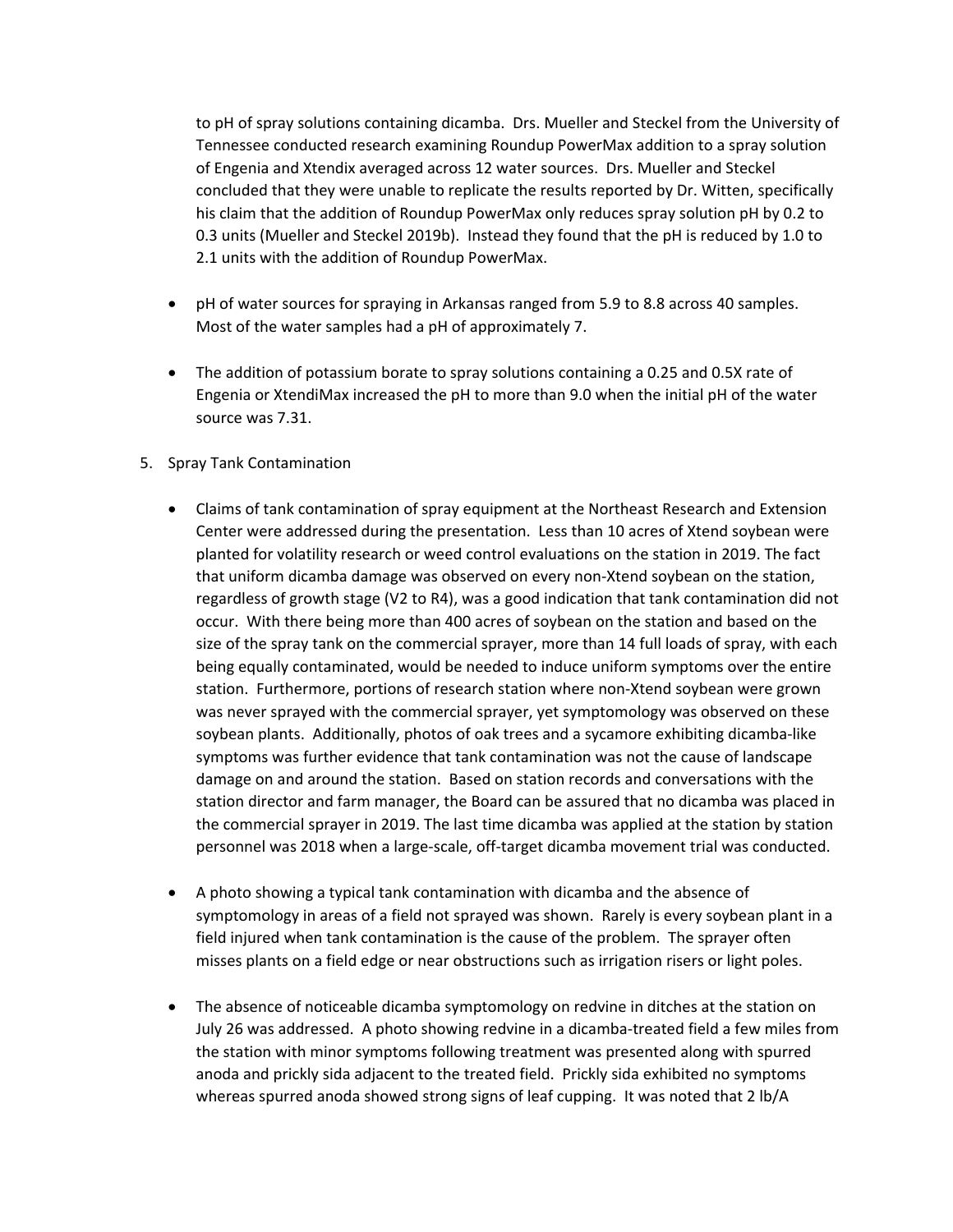dicamba has been the historical, labeled rate for redvine control following soybean maturity, and this rate is 4 times the current rate labeled in Xtend crops.

- The following quote from Dr. Aaron Hager, University of Illinois Extension Weed Scientist, was shared concerning his thoughts on tank contamination being the cause of landscape damage. *"Yes, tank contamination occurs, and I have seen instances of cupping where contaminated application equipment clearly was responsible. This avenue of exposure was somewhat common in 2017, but less common in 2018 and appears to be even less common in 2019 as applicators gained an enhanced appreciation for sprayer hygiene. ………….before applying dicamba in 2019, approximately 3,000 licensed Illinois operators completed the process to become licensed applicators thanks to the new label mandate instituted by EPA for the revised label. It's logical to conclude that each of these 3,000 applicators operates a spray rig, so is industry suggesting that hundreds of agrichemical facilities and thousands of tender trucks and application equipment in Illinois are contaminated? Does anyone have physical evidence of this, or is it just more speculation? If contamination is the cause of even half the instances of soybean leaf cupping, commercial applicators might question the prudence and legal ramifications of applying a product that seemingly cannot be removed from their chemical formulation, transportation and application equipment."*
- 6. Dicamba Symptomology on Palmer Amaranth and Residues in Tissue
	- A photo from Dr. Bob Hartzler of Iowa State University was shown where soybean was cupped yet Palmer amaranth and waterhemp plants in the photo exhibited no dicamba symptomology. It was noted that Palmer amaranth is orders of magnitude more tolerant to dicamba than soybean.
	- Research relating dicamba concentration in Palmer amaranth plants over time (days after application) as a function of exposure rate revealed that the herbicide is quickly broken down over time. Palmer amaranth size at exposure or application did not interact with the rate applied, meaning a similar dicamba concentration (ppb) was expected regardless of weed size at exposure. A 1/1000X drift rate of dicamba was not detectable in Palmer amaranth tissue by 7 days after treatment, and a 1/100X drift rate of the herbicide was not detectable by 10 days after treatment. Furthermore, photos of Palmer amaranth plants treated with dicamba at 1/100 and 1/1000X rates did not show dicamba‐like symptoms at 10 and 25 days after exposure. Only plants treated with a 1X rate showed strong symptoms or plant death, depending on size of the plant treated. Based on these findings, it does not appear possible for drift rates or typical tank‐contamination rates of dicamba to cause symptomology on Palmer amaranth. Attention should be given to date of sample collection along with concentration in the Palmer amaranth when making a decision if an application was illegally made beyond a cutoff date.
	- Photos of fields illegally sprayed with dicamba were shown with this conclusion drawn based on the date photos were taken and symptomology on Palmer amaranth. Not only was the point made that Palmer amaranth was being sprayed beyond the cutoff but also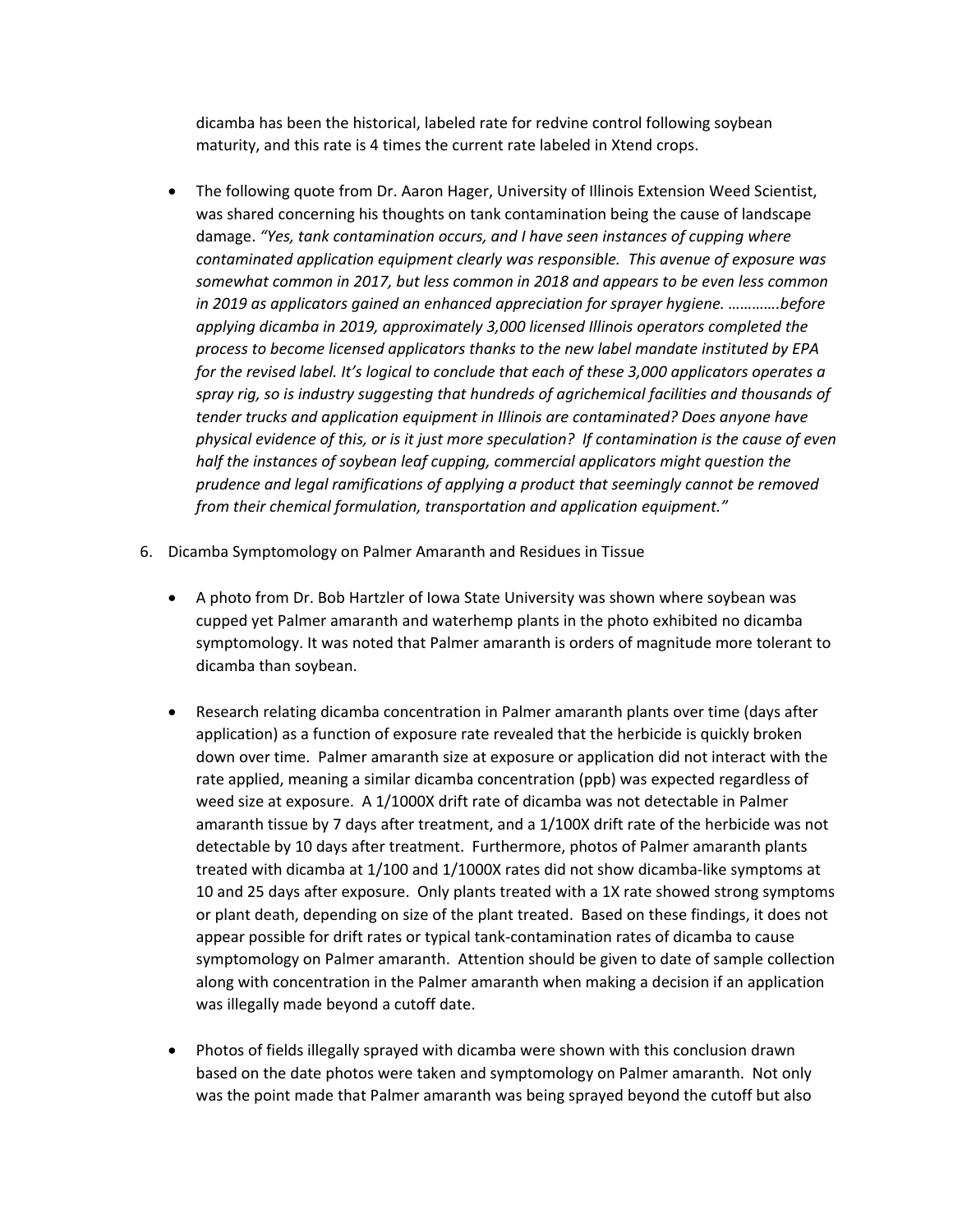applications were being made to plants much larger than those currently listed on the XtendiMax and Engenia labels. There is a concern that resistance to dicamba could become widespread as evidenced by 1) the recent documented resistance to dicamba in Palmer amaranth by colleagues at Kansas State University, 2) the frequent occurrence of failures on Palmer amaranth in Tennessee this summer as reported by Dr. Steckel, and 3) the 934 XtendiMax failures in 2019 reported by Legacy Monsanto (information obtained from report by Dr. Ty Witten).

- 7. Dicamba Vapor Concentrations that Elicit Symptomology in Soybean
	- Volatilization of XtendiMax occurred over a 96‐hour period (the duration of measurement) with approximately 50% of the dicamba captured in the first 24 hours. Substantial reductions in dicamba volatilization beyond 24 hours after application was often associated with rainfall events. Even so, on average across eight trials, more than 10% of the dicamba that volatilized did so from 72 to 96 hours after application. Bio‐indicator soybean plants placed in the field from 72 to 96 hours after application routinely showed symptoms consistent with exposure to dicamba after 21 days.
	- In a document entitled "Examining Dicamba Vapor Concentrations and Plant Response", Mr. Tom Orr of Legacy Monsanto discussed the research conducted to establish the 'No Effect Concentration' for dicamba using soybean as a bio‐indicator. Mr. Orr states "the ability to correlate laboratory plant effects when exposed to a known air concentration within a closed system over time could be used to establish maximum potential for plant exposure in "real world" field environments." Data presented by Mr. Orr are solely from a humidome trial where he reported on the response of soybean (injury) plants placed in humidome to various concentrations of dicamba over a 24‐hour period. Notably, soybean was injured by dicamba at all concentrations evaluated, and there was no reported evaluation of exposure for longer than 24 hours.
	- Trials were conducted in northwest Arkansas in 2018 and 2019 to evaluate the response of soybean to dicamba vapors and to determine if the humidome results produced by Legacy Monsanto matched field evaluations. There were stark differences between the results from Arkansas field trials and those reported for Orr's humidome research. The slope of the line describing the relationship between cumulative dicamba concentration per day and soybean injury in the Arkansas field trials was 5.077, meaning that soybean injury increased 5.077 percentage points for every 1 ng/m<sup>3</sup> increase in dicamba concentration. Conversely, Mr. Orr reported there is only a 0.0914 percentage point increase in soybean injury with each ng/m<sup>3</sup> increase in dicamba concentration. Based on the ratio of the two slopes (5.077/0.0914), soybean plants in the field exhibited 55X more sensitivity per unit of dicamba in the air. The concentration of volatile dicamba in the air in geographies of heavy use where soybean injury from dicamba is common is unknown at this time. However, based on results from this research, it appears that a very low air concentration of volatile dicamba is needed to elicit symptomology on soybean, and the concentration needed to cause injury to soybean is much lower than previously reported from humidome research.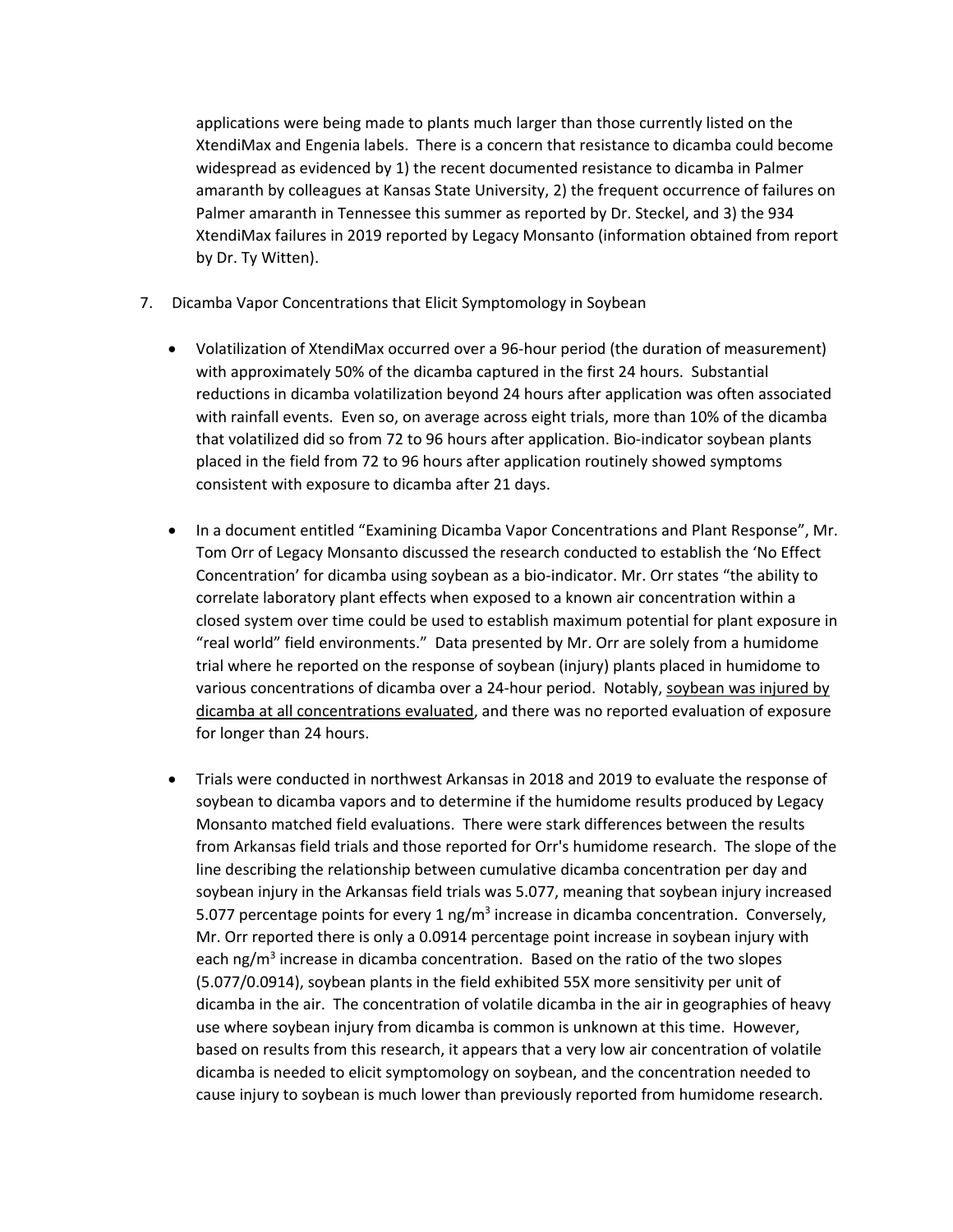- 8. Use of a Tracer to Evaluate Suspension of Spray Particles vs. Volatility of Dicamba
	- Multiple trials were conducted using imazethapyr (labeled herbicide for soybean) as a nonvolatile tracer when mixed with a commercial dicamba formulation plus glyphosate. The concentration of dicamba detected in air from 0.5 to 24 hours after application of the mixture was 24X greater than concentration of imazethapyr detected, accounting for initial differences in rates applied. Based on samples collected from petri dishes sprayed during application, the dicamba rate applied was 7X greater than the imazethapyr rate applied to the plots; hence, it is apparent that most of the dicamba detected in the first sampling period was a result of volatilization. An air sampler positioned 50 feet downwind from the application collected 1.17 ng/m<sup>3</sup> of dicamba whereas no imazethapyr was found in this sample. Subsequent air samples collected from inside the treated area and downwind of the treated area led to the detection of dicamba but not imazethapyr. These results suggest that spray particles are not simply suspended in the air for long periods after application.
- 9. Findings from Recently Published Research on Dicamba by University of Missouri Researchers (Bish et al. 2019)
	- The new low‐volatile dicamba formulations Engenia and XtendiMax were detected at comparable levels in air over a 72‐hour period, with detection still occurring when the experiment ended.
	- Addition of glyphosate to dicamba increased dicamba losses in air.
	- Dicamba was detected at its highest concentration from 0.5 to 8 hours after application into stable air. The cause of the high level of dicamba detected was believed to be a combination of suspended particles in the inversion and volatilization into the inversion. When dicamba was applied during unstable conditions, its detection was greater when applied during stable conditions for the sampling periods of 8 to 16, 16 to 24, and 24 to 48, and 48 to 72 hours after application. A high level of volatilization when applied during unstable conditions resulted in persistent detection of the herbicide over time.
	- In summarizing their research, the authors state "*Some of the most problematic regions for dicamba injury in 2017 and 2018 were in the Missouri bootheel, northeast Arkansas, and western Tennessee. These areas typically have much lower wind speeds relative to other areas, and this region is prone to inversions during the growing season. It is possible that the stable atmosphere in these regions would allow herbicide, including dicamba, to remain concentrated in the air and unable to disperse. These regions typically have higher rates of annual herbicide usage compared to other regions. The combinations of stable atmosphere with high use rates may explain much of the observed "landscape" effects of dicamba damage*." Furthermore, they show a map of the U.S. depicting days with wind speeds above 8.9 mph (14.4 kph). The Missouri bootheel, northeast Arkansas, and western Tennessee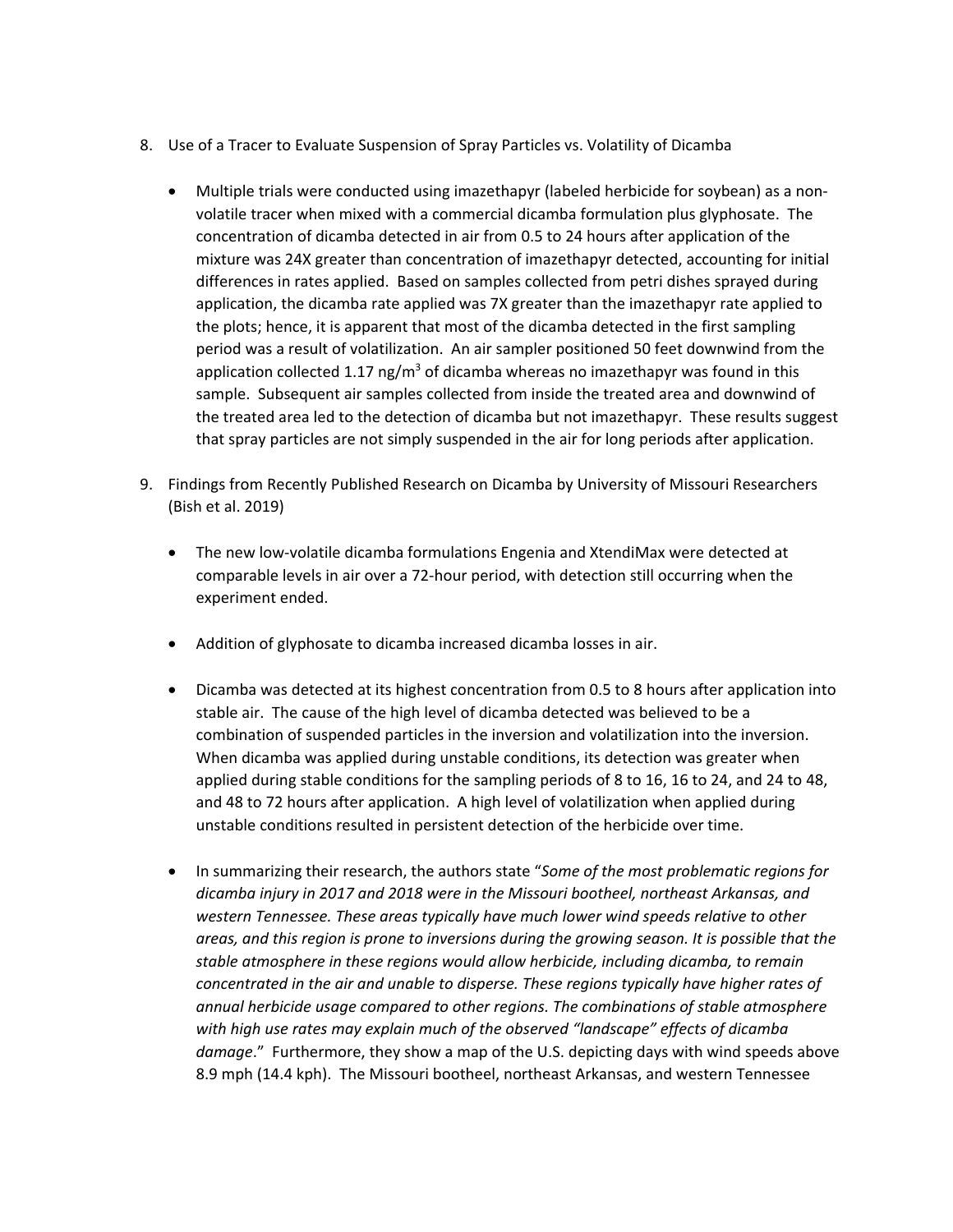region generally have fewer than 10 days in a typical growing season when wind speeds exceed 8.9 mph.

- The concentration of dicamba detected in air increased as maximum and average wind speeds decreased during the first 8 hours following an application.
- 10. Occurrence of Temperature Inversions in Areas where Dicamba Complaints are Common
	- Weather stations were placed at Keiser, Crawfordsville, and Marianna and air temperature monitored beginning May 9 at heights of 18 and 120 inches above the soil surface. When air temperature at 120 inches was warmer than at 18 inches, a temperature inversion was deemed present.
	- From May 9 to July 31, there was a temperature inversion every day at Keiser, with the exception of one day in June. Similarly, there were five or fewer days at Crawfordsville and Marianna when an inversion failed to occur. On some days, especially at Keiser, weak inversions seemed to persist throughout most of the day. At Keiser, daily inversions formed on average at 5:12 PM, 4:08 PM, and 4:39 PM for the months of May, June, and July, respectively. Based on these results and observations regarding spray applications, it appears likely that some spraying, regardless of pesticide, is occurring during times of the day when inversions are present or beginning to form.
- 11. Impact of Dicamba Exposure on Soybean Yield
	- Dr. Dan Reynold's data shows soybean grain yield losses of 10% following exposure to a 1/1024X rate of dicamba. Based on his findings, a single dicamba exposure at 1/1024X rate to soybean could result in a yield loss of 8 bu/acre if the yield potential was 80 bu/acre. Using the current cash price of \$8.84/bu for January soybean, this one time exposure would cost a grower \$70.72/acre in lost yield alone.
	- Multistate research evaluating the impact of multiple dicamba exposure to soybean revealed a yield loss of approximately 33% following three exposures of dicamba at 1/200X rate.
- 12. Alleged Dicamba Complaints and Comparison to Herbicides
	- In 1998, there were 103 alleged quinclorac (Facet) complaints within the state. Subsequently, the Plant Board placed a sizeable buffer on quinclorac applications relative to commercial tomato production and the herbicide was banned in portions of Poinsett County. In 2006, there were 118 complaints against 2,4‐D. The Plant Board followed this unusually high number of complaints with a ban of the herbicide in northeast Arkansas where there was a high concentration of cotton grown and restricted applications in the remainder of the state using a buffer to cotton fields. These buffers far exceeded any documented movement in research plots, yet they were established with the intent of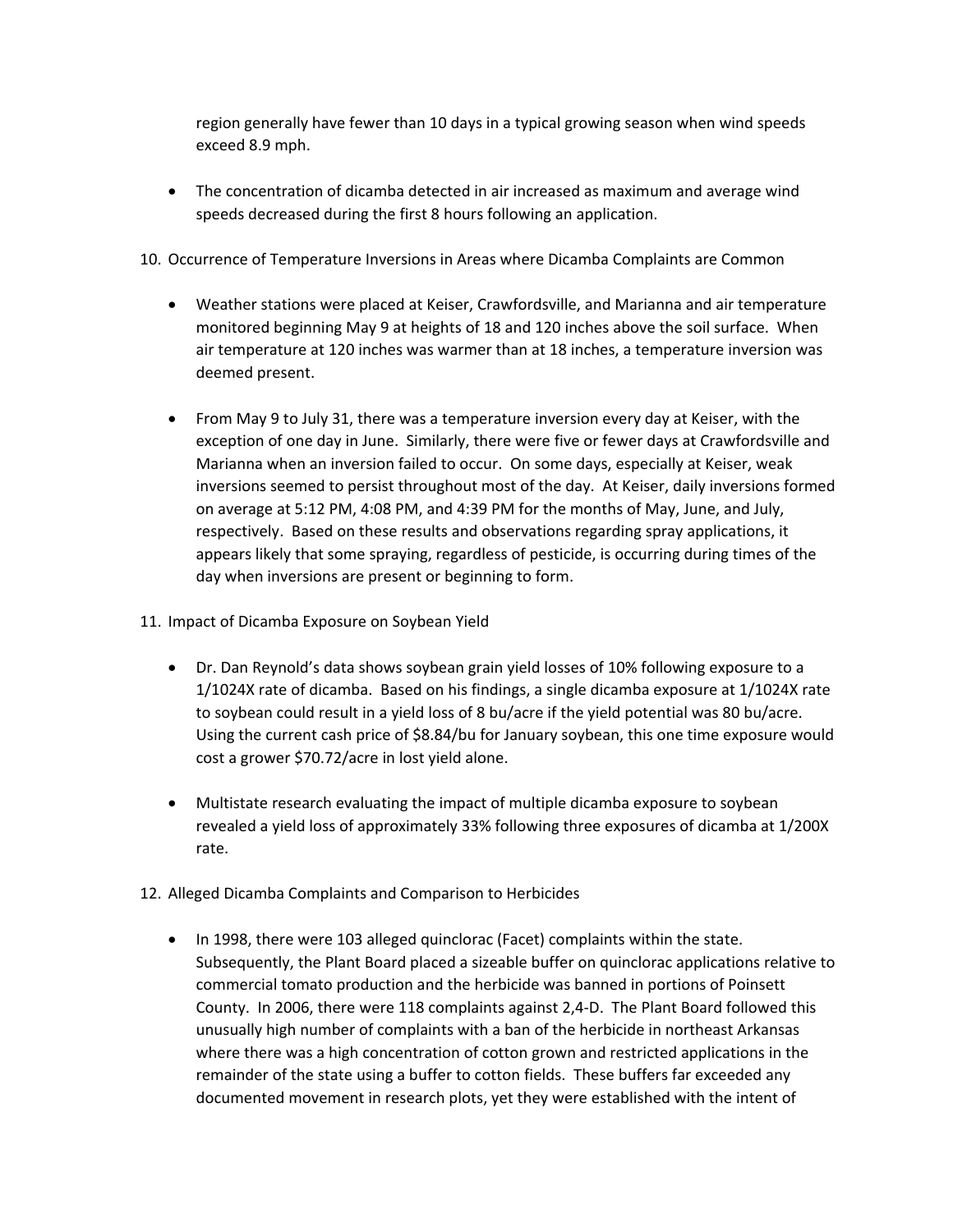protecting those that could not protect themselves from potential harm from these herbicides.

- There were a total of 210 alleged complaints against dicamba in Arkansas in 2019, with a cutoff date of May 25<sup>th</sup>. Conversely, there were 1014 alleged dicamba complaints in 2017 in the absence of a cutoff until well after the spraying season was completed. In 2018, an April 15<sup>th</sup> cutoff resulted in 200 alleged dicamba complaints.
- Assuming that complaints would likely occur 14 to 21 days after application, approximately 90% of the total complaints in 2019 occurred following the May 25<sup>th</sup> cutoff. I attribute extensive spraying beyond the cutoff to 1) dicamba being the only means for postemergence control of Palmer amaranth in some fields where the Xtend technology was planted, 2) late planting of the crop beyond the cutoff because of frequent rainfall through much of the spring, and 3) the fact that some individuals were spraying with no apparent consequences.
- 13. Impact of Air Temperature on Dicamba Volatilization
	- The relationship between air temperature and dicamba volatilization has been presented to the Board on numerous occasions using peer‐reviewed findings from published literature. In 2019, Drs. Mueller and Steckel (2019a) published a paper further examining dicamba volatility as affected by temperature and herbicide treatment. From this research, they concluded that dicamba volatilization begins at approximately 59°F. Addition of glyphosate to XtendiMax increased dicamba volatilization. Detectable dicamba in air increased 2.9 to 9.3 times across evaluated temperatures when glyphosate was added to XtendiMax.
	- Based on weather data for Keiser, AR available from NOAA, the average high from April 16 to April 30 was 73°F, with the daily high temperature exceeding 80°F on several days. From May 1 to May 15, the average daily high was 75°F, but from May 16 to May 31, the daily high averaged 90°F, with temperatures in mid-90s common during this period. Based on volatility research published by Drs. Mueller and Steckel, the occurrence of high levels of volatilization beyond May  $15<sup>th</sup>$  at Keiser was likely in 2019 if spraying beyond this date occurred. Daily temperatures at other locations across the state were not examined, but routinely higher daily temperatures would be expected at locations south of Keiser.
- 14. Environmental Stewardship
	- As documented with photos of damaged trees at the Northeast Research and Extension Center, the damage from dicamba goes beyond soybean. While it is true that soybean plants exposed in early spring during vegetative growth have the greatest potential for recovery without yield loss, the impact of a one‐time annual exposure or multiple exposure on perennial species is unknown as stated by the EPA in fall of 2018. As noted with a photo of a weeping mulberry in downtown Crawfordsville, AR, some tree and ornamental species are highly sensitive to dicamba. A strong appearance of dicamba damage on this weeping